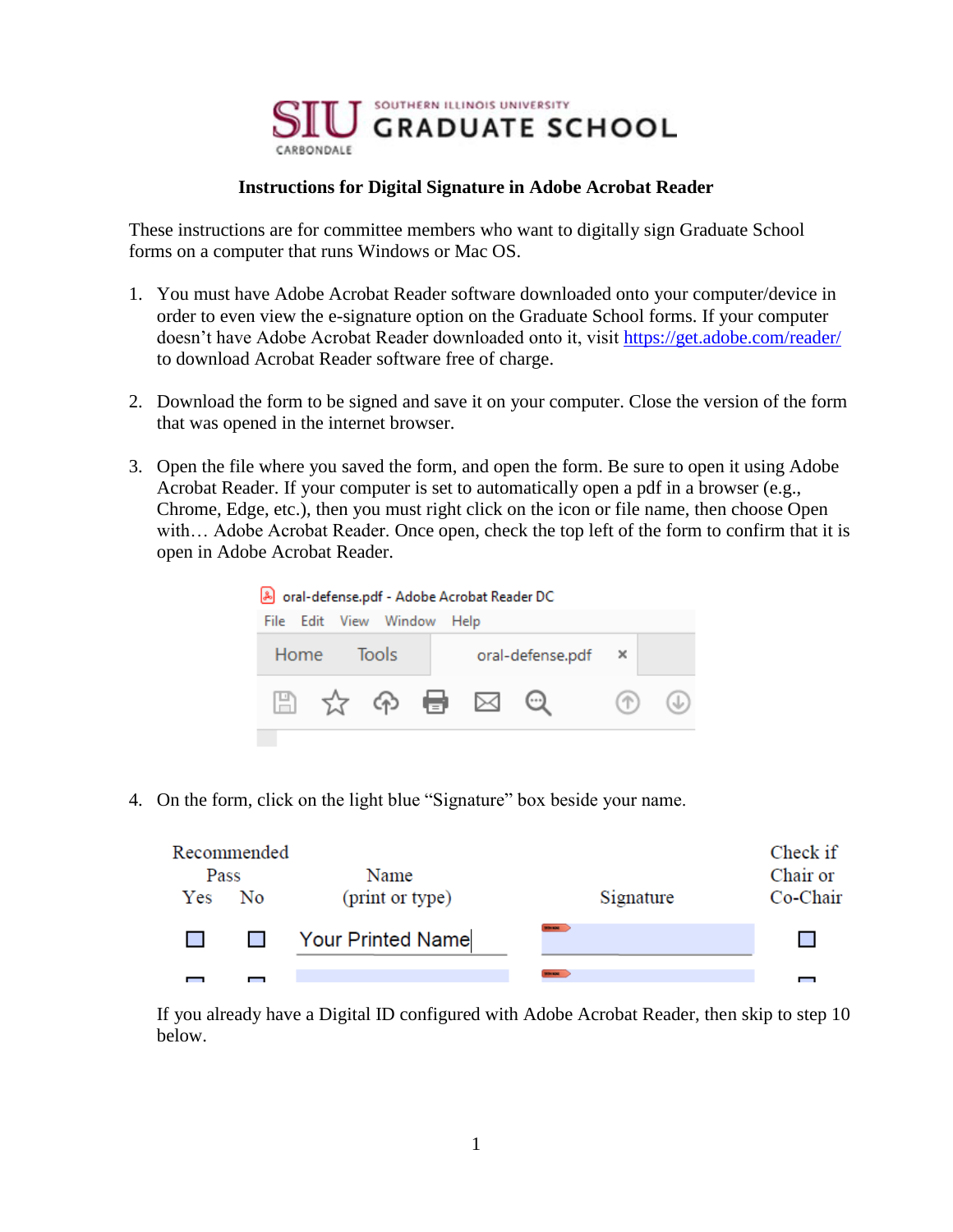5. If you do not already have a Digital ID configured with Adobe Acrobat Reader, the "Digital ID Configuration Required" box should pop up. Click on "Configure Digital ID."

| Digital ID Configuration Required                           |                                      |        |  |  |  |
|-------------------------------------------------------------|--------------------------------------|--------|--|--|--|
| This signature field requires a digital signature identity. |                                      |        |  |  |  |
|                                                             | Would you like to configure one now? |        |  |  |  |
|                                                             |                                      |        |  |  |  |
|                                                             |                                      |        |  |  |  |
| Help                                                        | Configure Digital ID                 | Cancel |  |  |  |

6. In the "Configure a Digital ID for signing" popup box, click on "Create a new Digital ID" then click on "Continue."

| A Digital ID is required to                                                                                                                                      |   | Select the type of Digital ID:                                                                    |
|------------------------------------------------------------------------------------------------------------------------------------------------------------------|---|---------------------------------------------------------------------------------------------------|
| create a digital<br>signature. The most secure<br>Digital ID are issued by<br>trusted Certificate<br>authorities and are based.<br>on secure devices like smart. |   | Use a Signature Creation Device<br>Configure a smart card or token connected to your<br>computer  |
| card or token. Some are<br>based on files.<br>You can also create a new<br>Digital ID, but they provide<br>a low level of identity                               | ∩ | Use a Digital ID from a file<br>Import an existing Digital ID that you have<br>obtained as a file |
| assurance.                                                                                                                                                       | Q | Create a new Digital ID<br>Create your self-signed Digital ID                                     |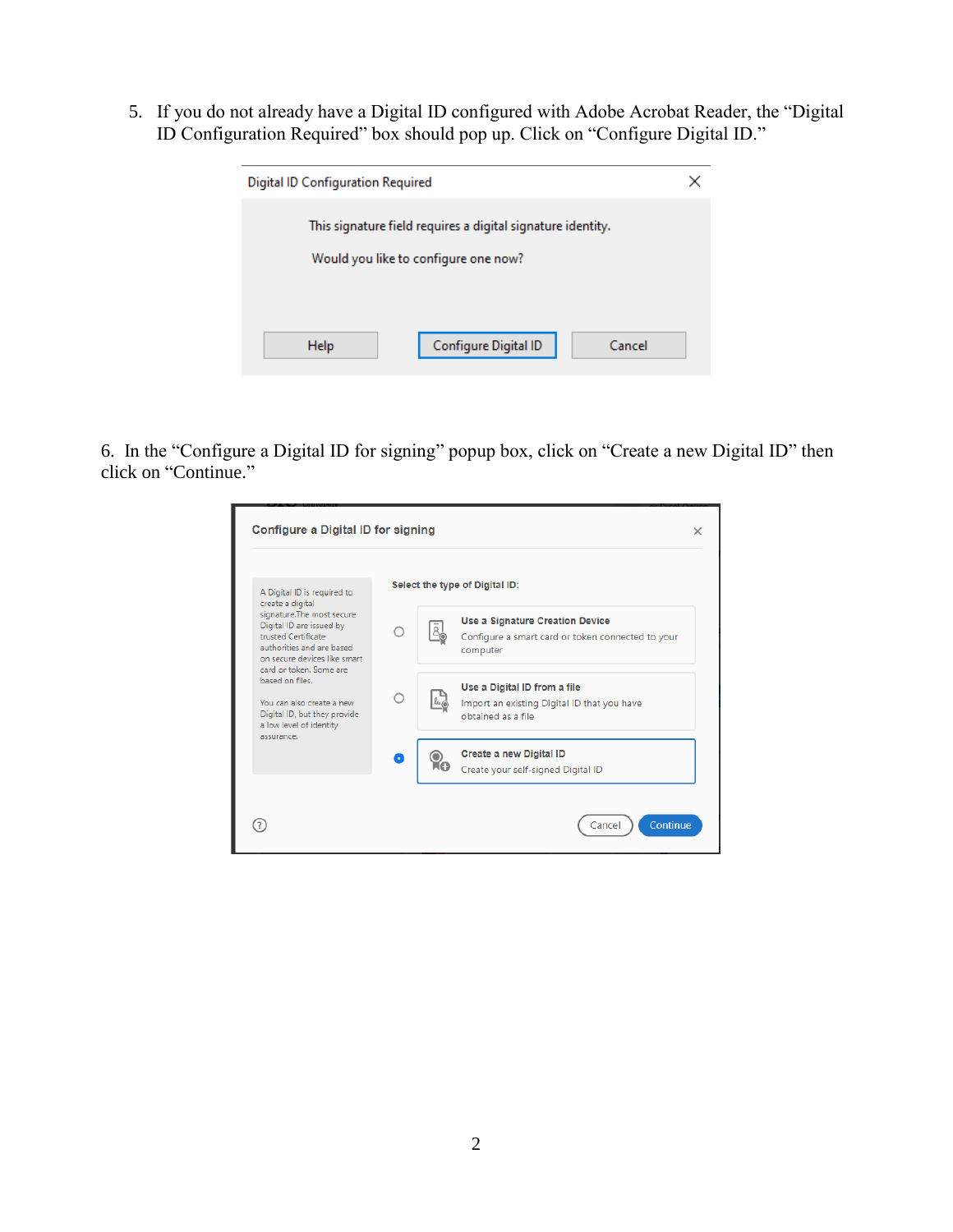7. The next step asks whether you want to save your Digital ID to a file on your computer or save to the Windows Certificate Store. Choose either of these. Both will work. If you want more information, click on the little question mark in the lower left corner of the dialogue box. Make a selection, and then click on "Continue."

| Select the destination of the new Digital ID                                                                                                                                                                                                                                                                                 |   |                                                                                                                                                                                                        | × |
|------------------------------------------------------------------------------------------------------------------------------------------------------------------------------------------------------------------------------------------------------------------------------------------------------------------------------|---|--------------------------------------------------------------------------------------------------------------------------------------------------------------------------------------------------------|---|
| Digital IDs are typically<br>issued by trusted providers<br>that assure the validity of<br>the identity.<br>Self-signed Digital ID may<br>not provide the same level<br>of assurance and may not<br>be accepted in some use<br>cases.<br>Consult with your recipients<br>if this is an acceptable form<br>of authentication. | ◠ | <b>Save to File</b><br>Save the Digital ID to a file in your computer<br>Save to Windows Certificate Store<br>Save the Digital ID to Windows Certificate Store to<br>be shared with other applications |   |
|                                                                                                                                                                                                                                                                                                                              |   | Continue<br><b>Back</b>                                                                                                                                                                                |   |

8. Create a Self-signed Digital ID – Enter your name, organization (optional), and email address, then click on "Save."

| Create a self-signed Digital ID                                                           |                          |                                  |              |
|-------------------------------------------------------------------------------------------|--------------------------|----------------------------------|--------------|
| Enter the identity                                                                        | Name                     | <b>Fnter Name</b>                |              |
| information to be used for<br>creating the self-signed<br>Digital ID.                     | Organizational Unit      | <b>Enter Organizational Unit</b> |              |
| Digital IDs that are self-                                                                | <b>Organization Name</b> | <b>Enter Organization Name</b>   |              |
| signed by individuals do not<br>provide the assurance that<br>the identity information is | <b>Email Address</b>     | <b>Enter Email</b>               |              |
| valid. For this reason they<br>may not be accepted in                                     | Country/Region           | <b>US - UNITED STATES</b>        |              |
| some use cases.                                                                           | Key Algorithm            | 2048-bit RSA                     |              |
|                                                                                           | Use Digital ID for       | <b>Digital Signatures</b>        | $\checkmark$ |
|                                                                                           |                          |                                  |              |
|                                                                                           |                          |                                  |              |

9. If you chose to save the Digital ID to a file, then the next box asks you to choose which file to save it in. You can use the one that automatically populates the box, or you can click on "Browse" to choose a different one. Below that, you'll create a password. You'll use this password in the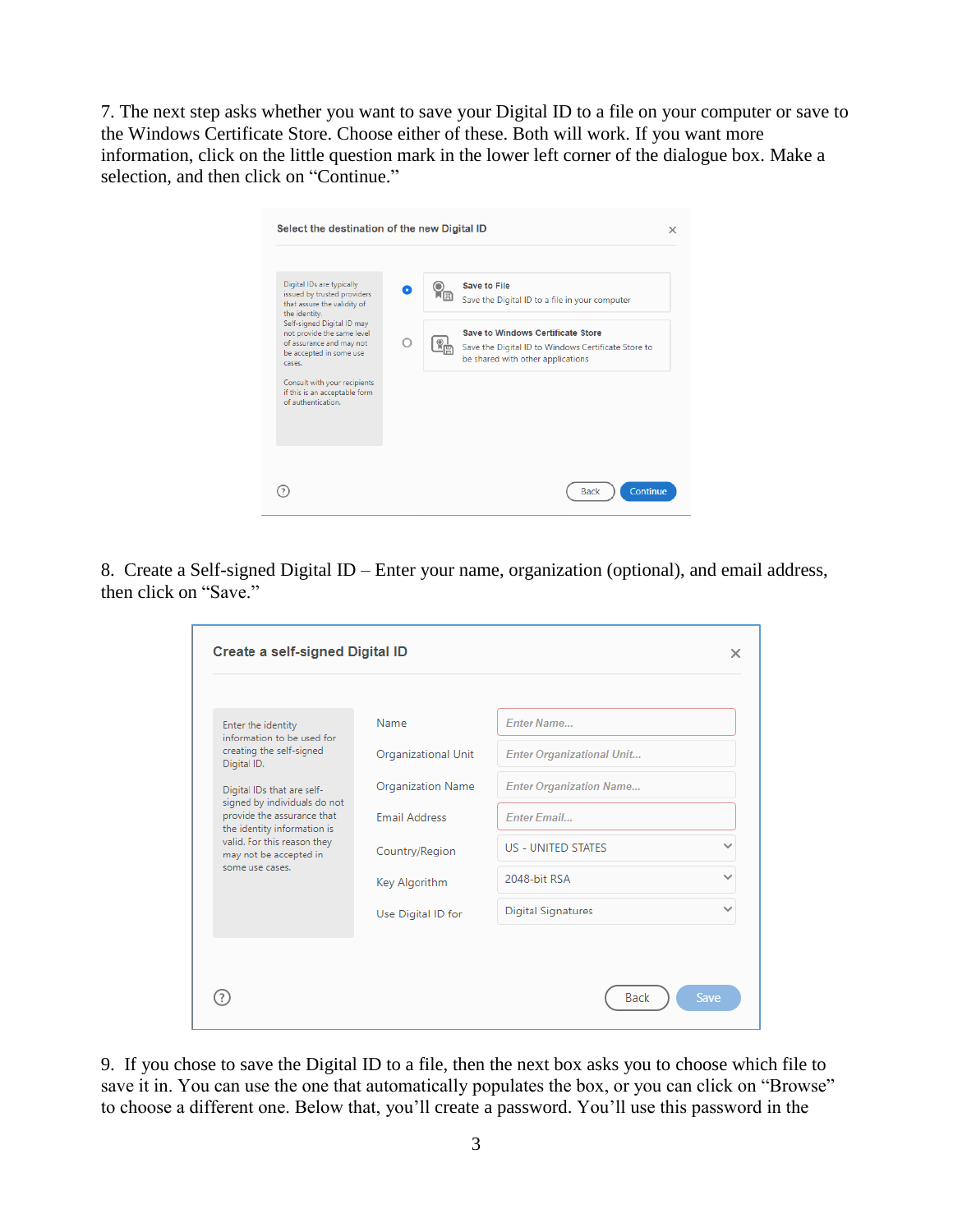future for any forms that you'll sign on this same computer. Type the password in the red box, and then type it again in the second red box, to confirm. Then click "Save."

| Save the self-signed Digital ID to a file                                                                                                                                                                                              | $\times$                                                                                                                                                                                              |
|----------------------------------------------------------------------------------------------------------------------------------------------------------------------------------------------------------------------------------------|-------------------------------------------------------------------------------------------------------------------------------------------------------------------------------------------------------|
| Add a password to protect<br>the private key of the<br>Digital ID. You will need this<br>password again to use the<br>Digital ID for signing.<br>Save the Digital ID file in a<br>known location so that you<br>can copy or backup it. | Your Digital ID will be saved at the following location:<br>C:\Users\Tunks-Moroz Family\AppData\Roaming\Adob<br><b>Browse</b><br>Apply a password to protect the Digital ID:<br>Confirm the password: |
|                                                                                                                                                                                                                                        | Save<br>Back                                                                                                                                                                                          |

10. Sign with a Digital ID – Choose the digital ID that you want to use for signing, and then click "Continue."